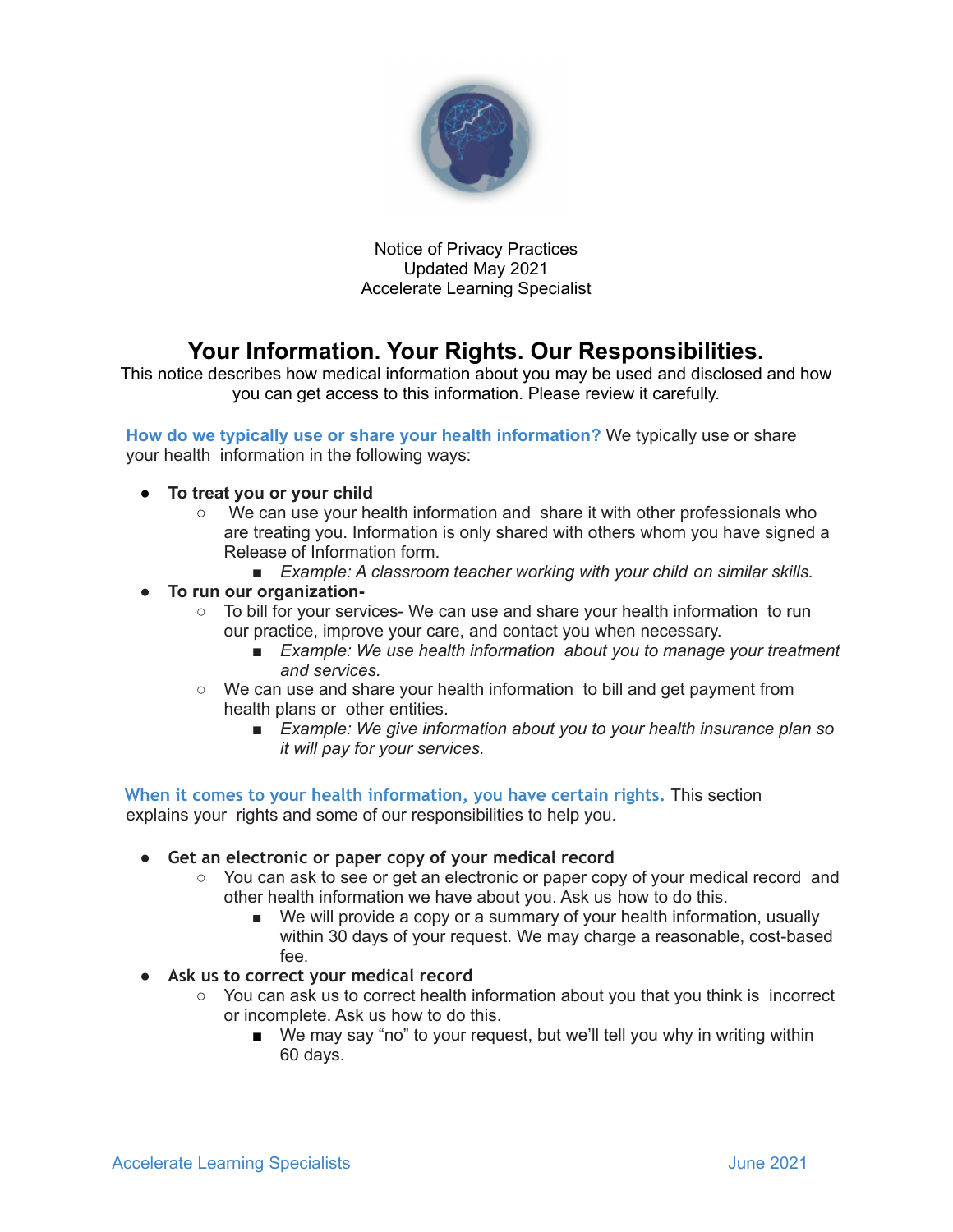

## **● Request confidential communications**

- You can ask us to contact you in a specific way (for example, home or office phone) or to send mail to a different address.
	- We will say "yes" to all reasonable requests.

## **● Ask us to limit what we use or share**

- **○** You can ask us **not to** use or share certain health information for treatment, payment, or our operations.
	- We are not required to agree to your request, and we may say "no" if it would affect your care.
- If you pay for a service or health care item out-of-pocket in full, you can ask us not to share that information for the purpose of payment or our operations with your health insurer.
	- We will say "yes" unless a law requires us to share that information.
- **● Get a list of those with whom we've shared information**
	- You can ask for a list (accounting) of the times we've shared your health information for six years prior to the date you ask, who we shared it with, and why.
		- We will include all the disclosures except for those about treatment, payment, and health care operations, and certain other disclosures (such as any you asked us to make). We'll provide one accounting a year for free but will charge a reasonable, cost-based fee if you ask for another one within 12 months.
- **● Get a copy of this privacy notice**
	- **○** You can ask for a paper copy of this notice at any time, even if you have agreed to receive the notice electronically. We will provide you with a paper copy promptly.
- **● Choose someone to act for you**
	- **○** If you have given someone medical power of attorney or if someone is your legal guardian, that person can exercise your rights and make choices about your health information.
		- We will make sure the person has this authority and can act for you before we take any action.
- **● File a complaint if you feel your rights are violated**
- You can complain if you feel we have violated your rights by contacting us using the information on page 1.
	- You can file a complaint with the U.S. Department of Health and Human Services Office for Civil Rights by sending a letter to 200 Independence Avenue, S.W., Washington, D.C. 20201, calling 1-877-696-6775, or visiting **www.hhs.gov/ocr/privacy/hipaa/complaints/.**
	- We will not retaliate against you for filing a complaint.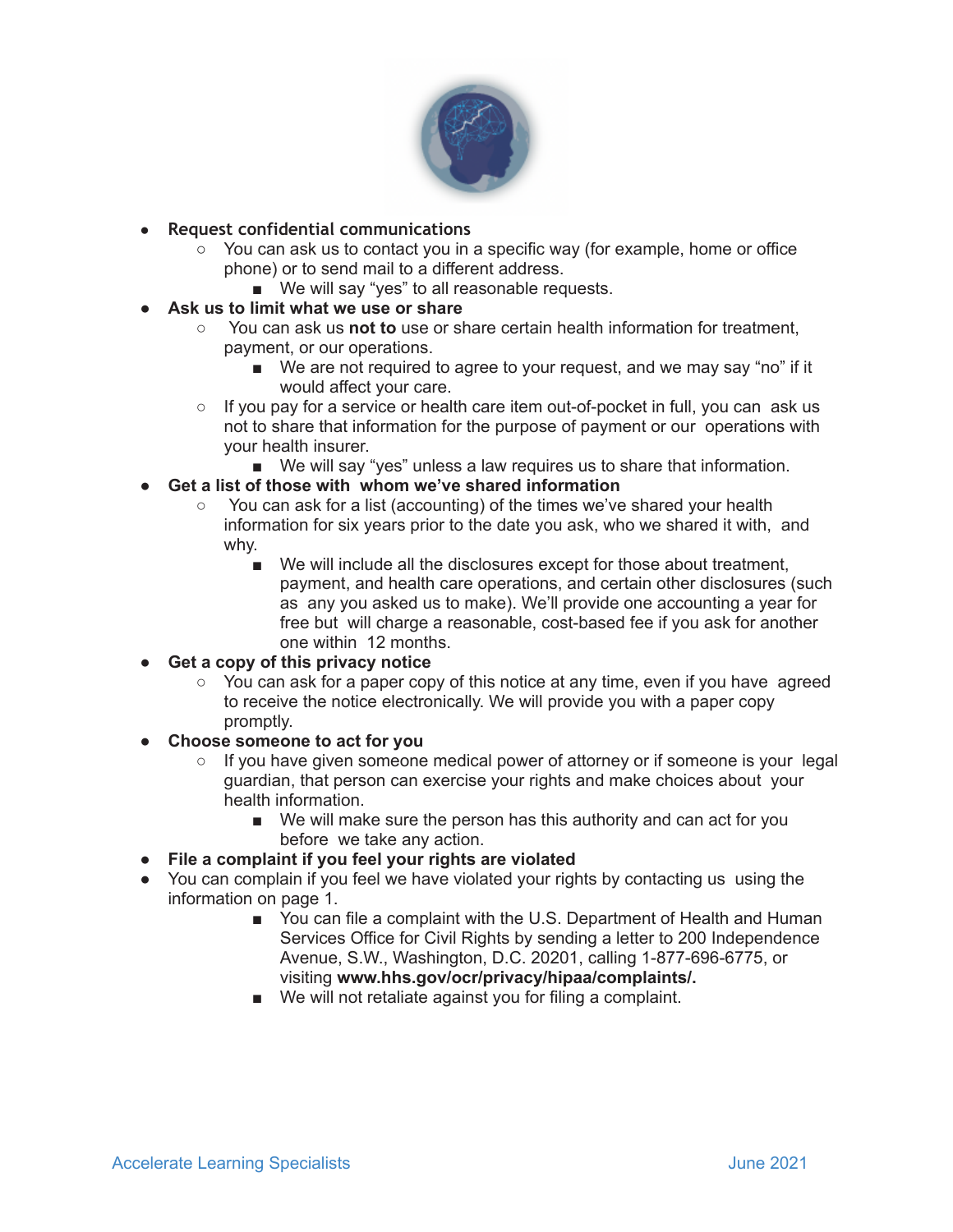

**For certain health information, you can tell us your choices about what we share.** If you have a clear preference for how we share your information in the situations described below, talk to us. Tell us what you want us to do, and we will follow your instructions.

- **● In these cases, you have both the right and choice to tell us to**
	- Share information with your family, close friends, or others involved in your care
		- *■ If you are not able to tell us your preference, Eg: if you are unconscious, we may go ahead and share your information if we believe it's in your best interest. We may also share information if needed to lessen a serious threat to health and safety.*
	- *○* Share information in a disaster relief situation
- **● In these cases we** *never* **share your information unless you give us written permission**
	- Marketing purposes
	- Sale of your information
	- Most sharing of psychotherapy notes

**How do we typically use or share your health information?** We typically use or share your health information in the following ways.

- **● Treat you**
	- We can use your health information and share it with other professionals who are treating you.
		- *■ Example: A doctor treating you for an injury asks another doctor about your overall health condition.*
- **● Run our organization**
	- **○** We can use and share your health information to run our practice, improve your care, and contact you when necessary.
		- *■ Example: We use health information about you to manage your treatment and services.*
- **● Bill for your services**
	- We can use and share your health information to bill and get payment from health plans or other entities.
		- *■ Example: We give information about you to your health insurance plan so it will pay for your services.*

**How else can we use or share your health information?** We are allowed or required to share your information in other ways – usually in ways that contribute to the public good, such as public health and research. We have to meet many conditions in the law before we can share your information for these purposes. For more information see: **[www.hhs.gov/ocr/privacy/hipaa/understanding/consumers/index.html](http://www.hhs.gov/ocr/privacy/hipaa/understanding/consumers/index.html).**

- **● Help with public health and safety issues**
	- **○** We can share health information about you for certain situations such as: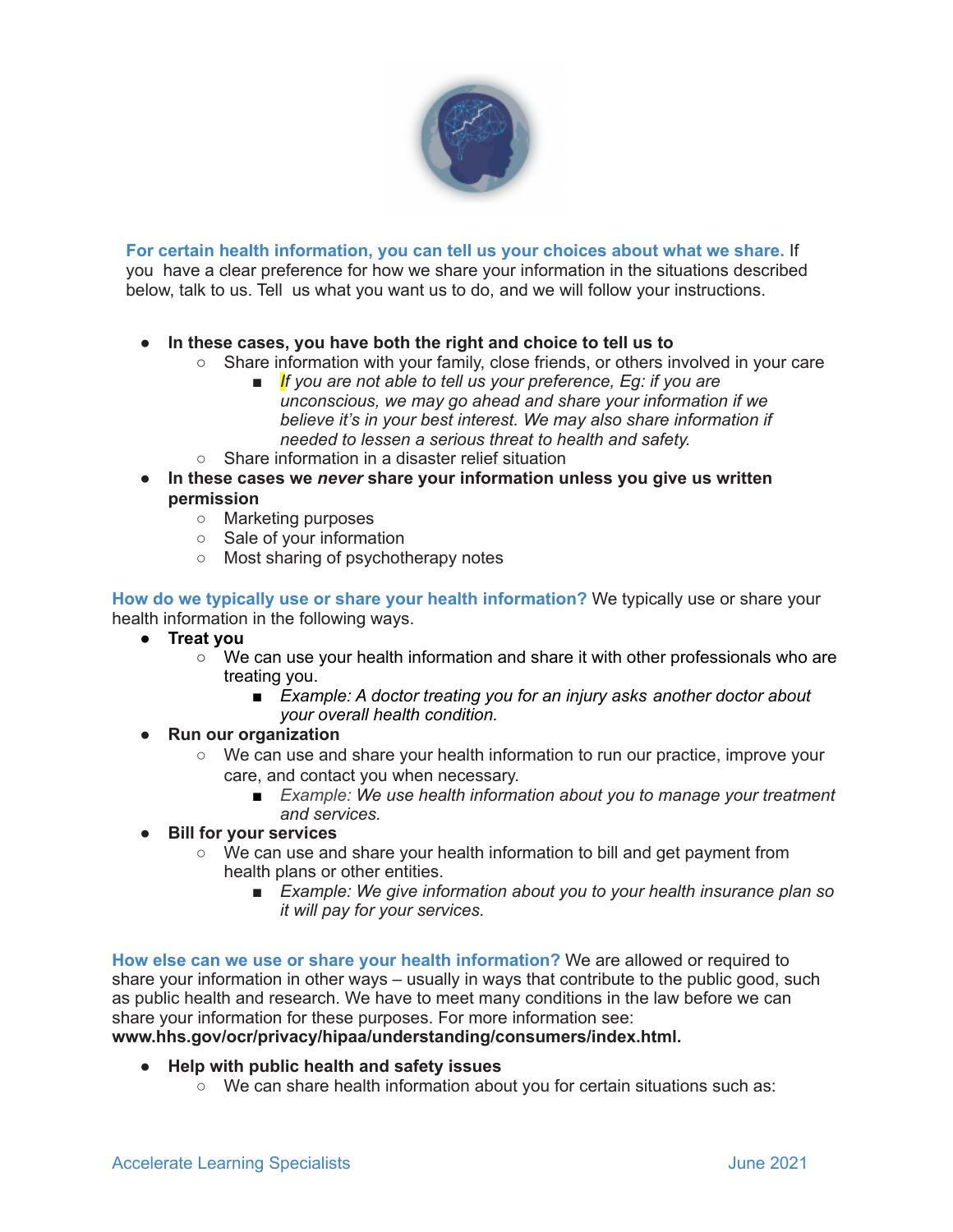

- Reporting suspected abuse, neglect, or domestic violence
- Preventing or reducing a serious threat to anyone's health or safety
- **● Do research**
	- **○** We can use or share your information for health research.
- **● Comply with the law**
	- **○** We will share information about you if state or federal laws require it, including with the Department of Health and Human Services if it wants to see that we're complying with federal privacy law
- **● Address workers' compensation, law enforcement, and other government requests**
	- **○** We can use or share health information about you:
		- For workers' compensation claims
		- For law enforcement purposes or with a law enforcement official
		- With health oversight agencies for activities authorized by law
		- For special government functions such as military, national security, and presidential protective services
	- **● Respond to lawsuits and legal actions**
		- **○** We can share health information about you in response to a court or administrative order, or in response to a subpoena.

## **Company Responsibilities**

- We are required by law to maintain the privacy and security of your protected health information.
- We will let you know promptly if a breach occurs that may have compromised the privacy or security of your information.
- We must follow the duties and privacy practices described in this notice and give you a copy of it.
- We will not use or share your information other than as described here unless you tell us we can in writing. If you tell us we can, you may change your mind at any time. Let us know in writing if you change your mind.

### For more information see:

**[www.hhs.gov/ocr/privacy/hipaa/understanding/consumers/noticepp.htm](http://www.hhs.gov/ocr/privacy/hipaa/understanding/consumers/noticepp.html)l.**

### **Changes to the Terms of This Notice**

We can change the terms of this notice, and the changes will apply to all information we have about you. The new notice will be available upon request, in our office, and on our website.